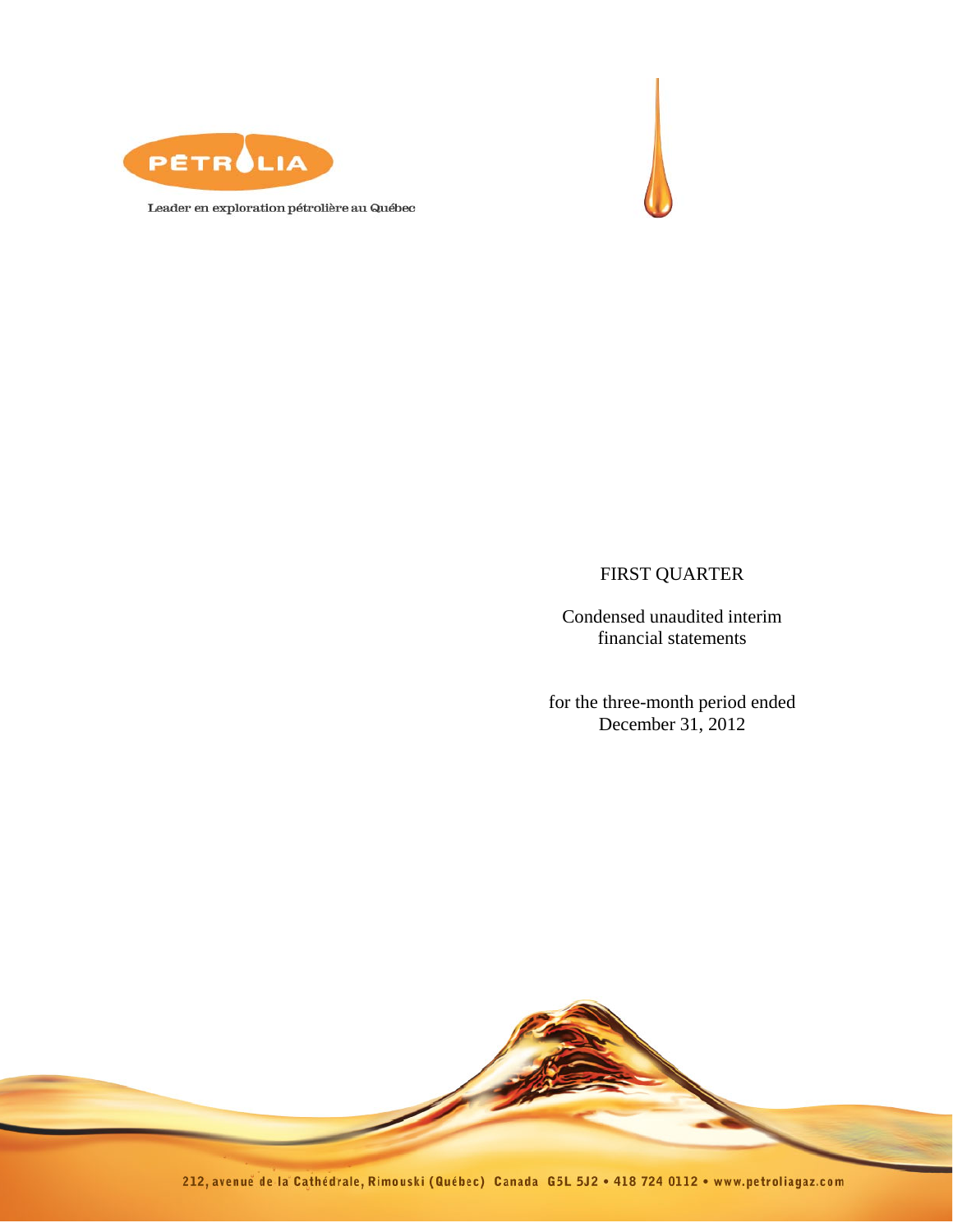

# CONDENSED UNAUDITED INTERIM FINANCIAL STATEMENTS

## FOR THE THREE-MONTH PERIOD ENDED

December 31, 2012

| BASIS FOR THE PREPARATION OF CONDENSED INTERIM FINANCIAL STATEMENTS  8<br>2. |  |
|------------------------------------------------------------------------------|--|
| 3.                                                                           |  |
| 4.                                                                           |  |
| 5.                                                                           |  |
| 6.                                                                           |  |
| 7.                                                                           |  |
| 8.                                                                           |  |
| 9.                                                                           |  |
|                                                                              |  |
|                                                                              |  |
|                                                                              |  |
|                                                                              |  |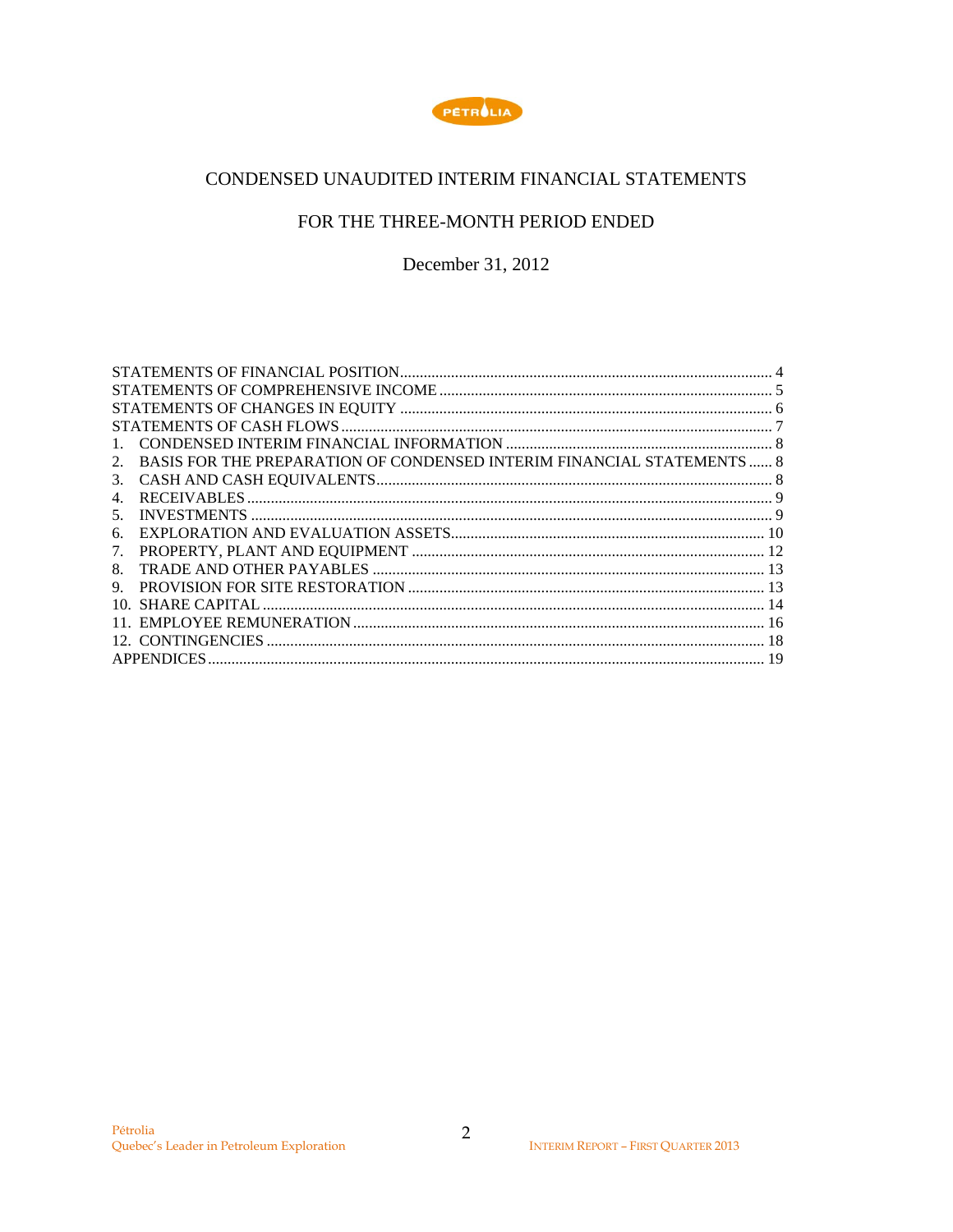

### **CONDENSED UNAUDITED INTERIM FINANCIAL STATEMENTS**

## **FOR THE THREE-MONTH PERIOD ENDED**

## **DECEMBER 31, 2012**

## **Declaration Concerning the Interim Financial Statements**

Management prepared Pétrolia Inc.'s condensed interim financial statements, which include the statements of financial position as at December 31, 2012 and September 30, 2012, as well as the statements of comprehensive income, statements of changes in equity and the statements of cash flows for the periods ended December 31, 2012 and December 31, 2011. No auditing firm has examined or audited these interim financial statements.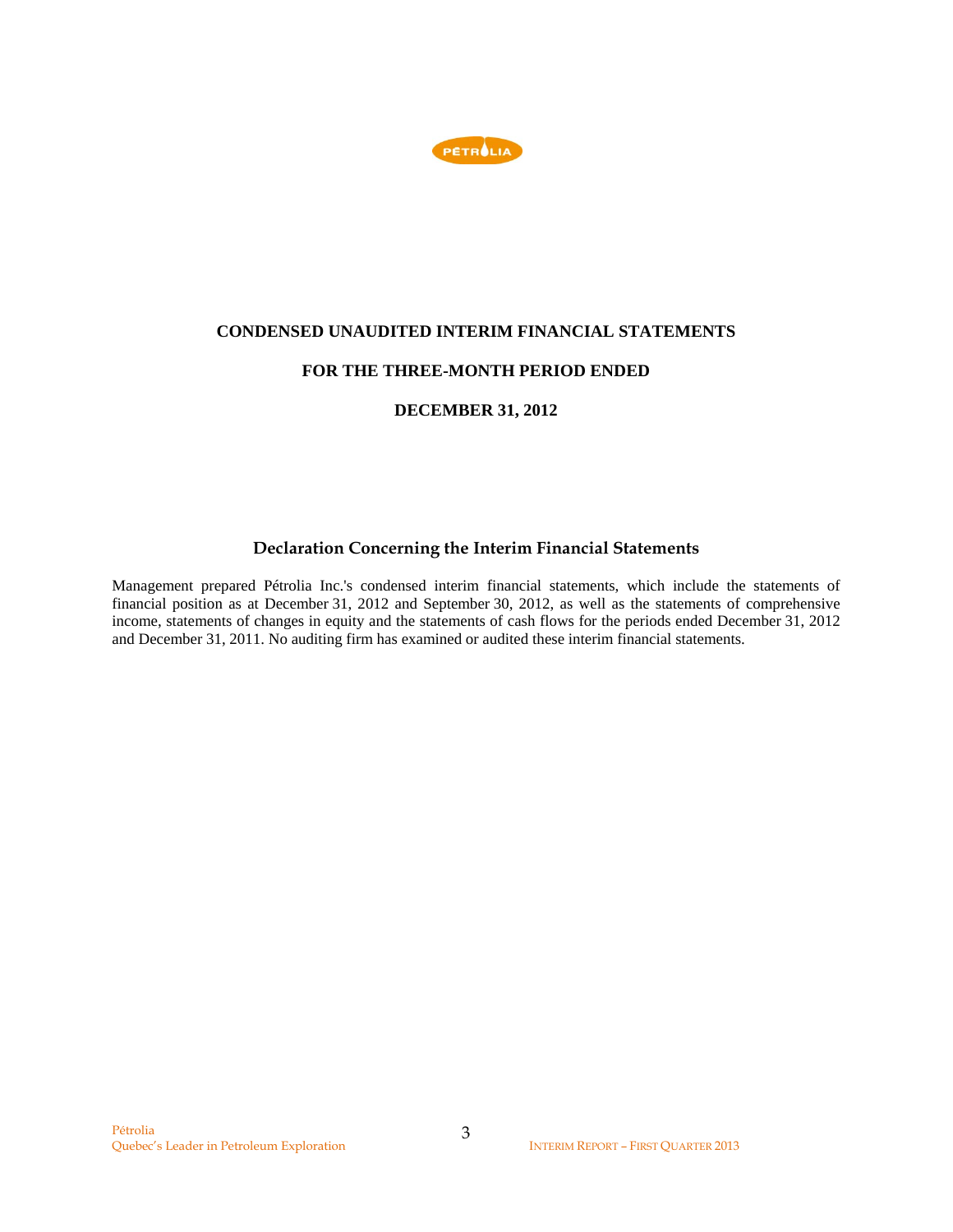

## **STATEMENTS OF FINANCIAL POSITION**

(Unaudited – in Canadian dollars)

|                                                           | As at<br>December 31,<br>2012<br>\$ | As at<br>September 30,<br>2012<br>\$ |
|-----------------------------------------------------------|-------------------------------------|--------------------------------------|
| <b>ASSETS</b>                                             |                                     |                                      |
| Current                                                   |                                     |                                      |
| Cash and cash equivalents (Note 3)                        | 6,414,870                           | 10,242,262                           |
| Receivables (Note 4)                                      | 7,917,730                           | 5,086,302                            |
| Prepaid expenses                                          | 131,453                             | 113,074                              |
| Inventories                                               |                                     | 51,470                               |
| Investments cashable during the next fiscal year (Note 5) | 930,000                             | 1,080,000                            |
|                                                           | 15,394,053                          | 16,573,108                           |
| Non-current<br>Deposit on exploration costs               | 2,100,000                           | 2,100,000                            |
| Property, plant and equipment (Note 7)                    | 1,026,284                           | 1,031,975                            |
| Exploration and evaluation assets (Note 6)                | 38,471,402                          | 32,695,097                           |
|                                                           |                                     |                                      |
|                                                           | 41,597,686                          | 35,827,072                           |
|                                                           | 56,991,739                          | 52,400,180                           |
|                                                           |                                     |                                      |
| <b>LIABILITIES</b><br><b>Current</b>                      |                                     |                                      |
| TRADE AND OTHER PAYABLES (Note 8)                         | 6,903,857                           | 3,027,306                            |
| Provision for site restoration (Note 9)                   | 98,000                              | 98,000                               |
|                                                           |                                     |                                      |
|                                                           | 7,001,857                           | 3,125,306                            |
| Non-current                                               |                                     |                                      |
| Deferred lease inducements                                | 93,619                              | 100,469                              |
| Provision for site restoration (Note 9)                   | 287,938                             | 287,938                              |
| Other liabilities                                         | 243,503                             |                                      |
| Deferred tax liabilities                                  | 1,098,677                           | 1,224,584                            |
|                                                           | 1,723,737                           | 1,612,991                            |
|                                                           | 8,725,594                           | 4,738,297                            |
|                                                           |                                     |                                      |
| <b>EQUITY</b>                                             |                                     |                                      |
| Share capital (Note 10)<br>Other components of equity     | 52,243,701<br>3,906,628             | 54,378,040<br>3,026,923              |
| Deficit                                                   | (7,884,184)                         | (6,743,080)                          |
|                                                           |                                     |                                      |
|                                                           | 48,266,145                          | 47,661883                            |
|                                                           | 56,991,739                          | 52,400,180                           |

Contingencies (Note 12)

Supplementary notes are an integral part of the interim financial statements

On behalf of the Board

Director Director Director

(signed) *André Proulx* (signed) *Jaques L. Drouin*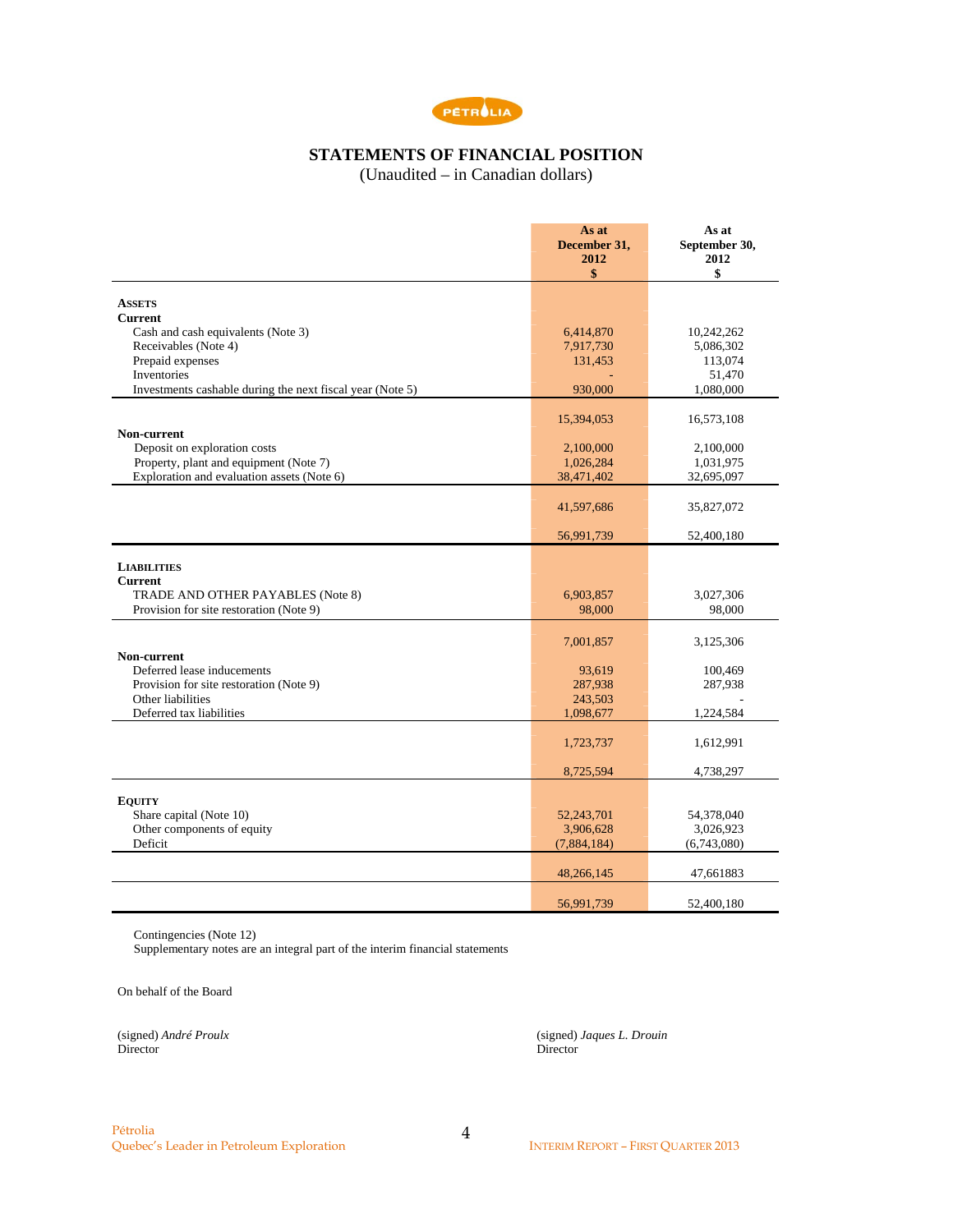

# **STATEMENTS OF COMPREHENSIVE INCOME**

(Unaudited – in Canadian dollars)

|                                                               | For the three months ended<br>December 31. |             |  |
|---------------------------------------------------------------|--------------------------------------------|-------------|--|
|                                                               | 2012                                       | 2011        |  |
|                                                               | \$                                         | \$          |  |
| <b>INCOME</b>                                                 |                                            |             |  |
| Rental income                                                 | 2,994                                      | 2,994       |  |
| Project management                                            |                                            | 16,276      |  |
|                                                               |                                            |             |  |
|                                                               | 2,994                                      | 19,270      |  |
|                                                               |                                            |             |  |
| ADMINISTRATIVE EXPENSES (Appendix A)                          | 1,515922                                   | 909,056     |  |
| <b>OPERATING EXPENSES (Appendix B)</b>                        | (212, 945)                                 | 33,602      |  |
| FINANCIAL INCOME AND EXPENSES (Appendix C)                    | (36, 543)                                  | (49, 945)   |  |
|                                                               |                                            |             |  |
|                                                               | 1,266,434                                  | 892,713     |  |
|                                                               |                                            |             |  |
| <b>LOSS BEFORE OTHER ITEMS AND INCOME TAXES</b>               | (1,263,440)                                | (873, 443)  |  |
| <b>OTHER ITEMS</b>                                            |                                            |             |  |
| Gain (loss) on disposal of interest in certain licences       |                                            | (494, 486)  |  |
| Gain (loss) on disposal of assets                             | (3,571)                                    |             |  |
|                                                               |                                            |             |  |
| <b>INCOME (LOSS) BEFORE TAXES</b>                             | (1,267,011)                                | (1,367,929) |  |
|                                                               |                                            |             |  |
| Deferred tax expense                                          | (125,907)                                  | (217, 287)  |  |
|                                                               |                                            |             |  |
| NET INCOME (NET LOSS) AND COMPREHENSIVE INCOME FOR THE PERIOD | (1,141,104)                                | (1,150,642) |  |
|                                                               |                                            |             |  |
| <b>BASIC NET EARNINGS (NET LOSS) PER SHARE</b>                | (0.017)                                    | (0.022)     |  |
| <b>DILUTED NET EARNINGS (NET LOSS) PER SHARE</b>              | (0.017)                                    | (0.022)     |  |
|                                                               |                                            |             |  |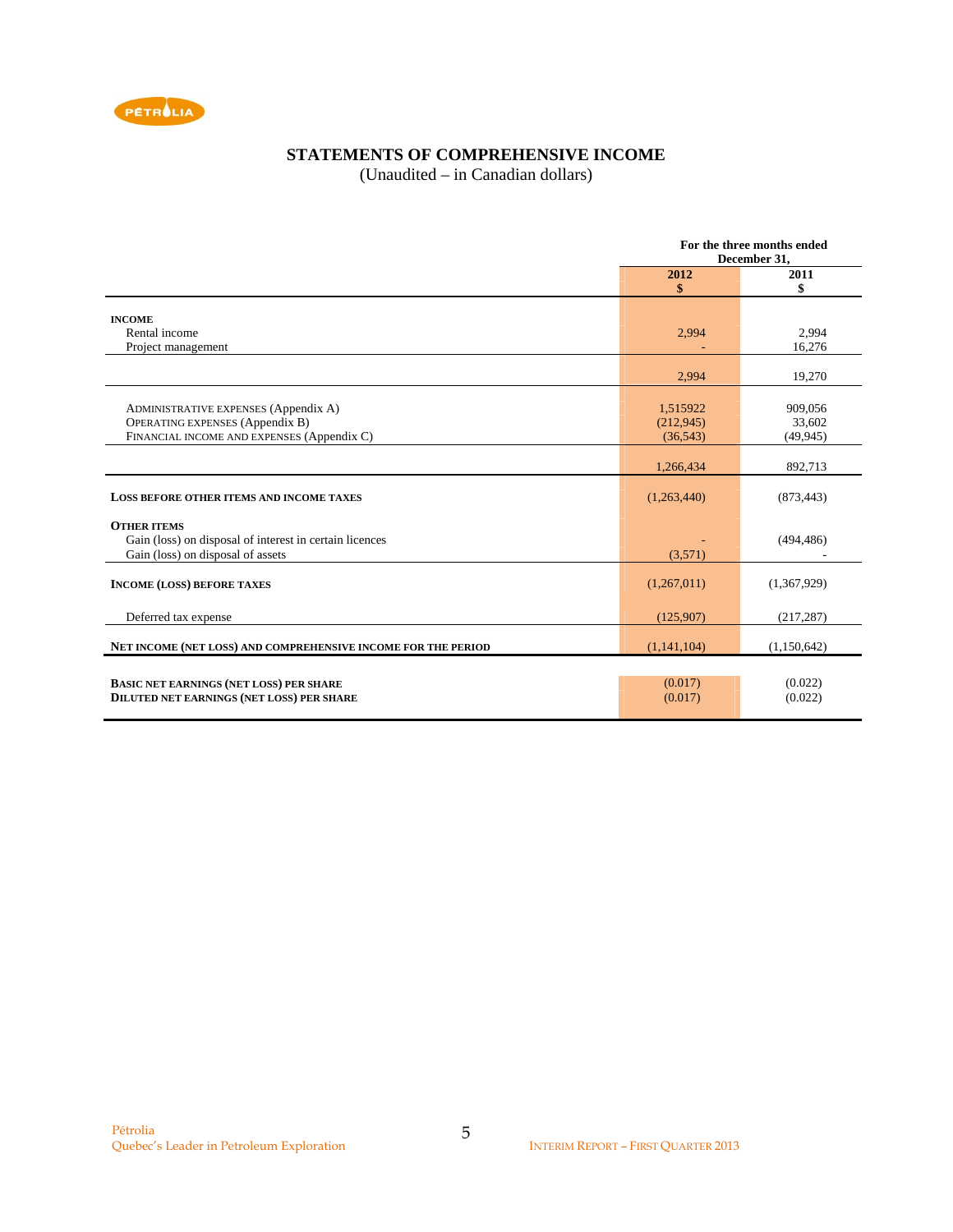

### **STATEMENTS OF CHANGES IN EQUITY**

(Unaudited – in Canadian dollars)

|                                                         | <b>Share</b><br>capital  | <b>Contributed</b><br>surplus | <b>Deficit</b> | <b>Total</b><br>equity |
|---------------------------------------------------------|--------------------------|-------------------------------|----------------|------------------------|
|                                                         | \$                       | \$                            | \$             | \$                     |
| <b>Audited balance at</b><br>September 30, 2011         | 35,432,271               | 2,395,117                     | (3,724,047)    | 34,103,341             |
| Warrants exercised                                      | 344,137                  |                               |                | 344,137                |
| Share-based payment                                     | $\blacksquare$           | 558,992                       |                | 558,992                |
| Comprehensive income                                    |                          |                               | (1,150,642)    | (1,150,642)            |
| <b>Unaudited balance at</b><br>December 31, 2011        | 35,776,408               | 2,954,109                     | (4,874,689)    | 33,855,828             |
| <b>Audited balance at</b><br>September 30, 2012         | 51,378,040               | 3,026,923                     | (6,743,080)    | 47,661,883             |
| Warrants exercised                                      |                          |                               |                |                        |
| Exercise of options                                     | 78,601                   | (34,201)                      |                | 44,400                 |
| Shares issued                                           | 880,357                  |                               |                | 880,357                |
| Share issuance costs                                    | (93,297)                 |                               |                | (93,297)               |
| Share-based payment                                     | $\overline{\phantom{0}}$ | 913,906                       |                | 913,906                |
| Net and comprehensive loss                              |                          |                               | (1,141,104)    | (1, 141, 104)          |
| <b>Unaudited balance at</b><br><b>December 31, 2012</b> | 52,243,701               | 3,906,628                     | 7,884,184      | 48,266,145             |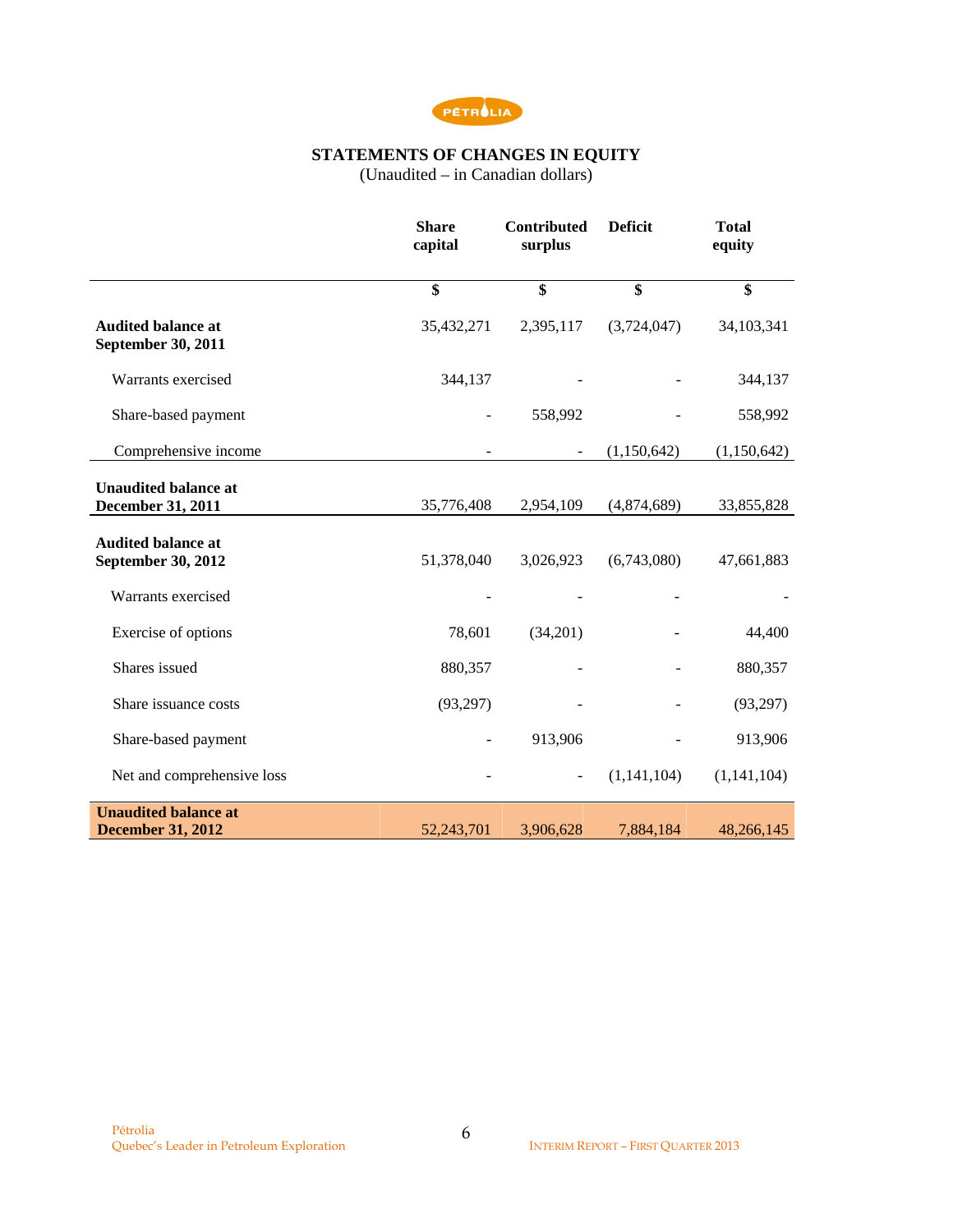

### **STATEMENTS OF CASH FLOWS**

(Unaudited – in Canadian dollars)

|                                                                                  | For the three months ended<br>December 31, |             |  |
|----------------------------------------------------------------------------------|--------------------------------------------|-------------|--|
|                                                                                  | 2012                                       | 2011        |  |
|                                                                                  | \$                                         | \$          |  |
|                                                                                  |                                            |             |  |
| <b>OPERATING ACTIVITIES</b>                                                      |                                            |             |  |
| Net income (net loss)                                                            | (1,141,104)                                | (1,150,642) |  |
| Items not affecting cash:                                                        |                                            |             |  |
| Depreciation of property, plant and equipment                                    | 75,586                                     | 62,354      |  |
| Deferred tax expense                                                             | (125,907)                                  | (217, 287)  |  |
| Share-based payment                                                              | 804,420                                    | 558,992     |  |
| Depreciation of deferred rental incentives                                       | (6,850)                                    | 4,848       |  |
|                                                                                  | (393, 855)                                 | (741, 735)  |  |
| Net change in non-cash working capital items:                                    |                                            |             |  |
| Receivables                                                                      | (242, 611)                                 | (117,390)   |  |
| Prepaid expenses                                                                 | (18, 379)                                  | 31,323      |  |
| Inventories                                                                      | 51,470                                     | 6,642       |  |
| Trade and other payables                                                         | (250, 353)                                 | (18,072)    |  |
|                                                                                  | (459, 873)                                 | (97, 497)   |  |
| <b>FINANCING ACTIVITIES</b>                                                      |                                            |             |  |
| Issuance of shares                                                               | 924,757                                    | 344,136     |  |
| Share issuance costs                                                             | (93,297)                                   |             |  |
| Repayment of bank debt                                                           |                                            | (2,243,310) |  |
|                                                                                  | 831,460                                    | (1,899,174) |  |
|                                                                                  |                                            |             |  |
| <b>INVESTING ACTIVITIES</b>                                                      |                                            |             |  |
| Acquisition of property, plant and equipment                                     | (74, 471)                                  | (73, 237)   |  |
| Acquisition of investments                                                       |                                            |             |  |
| Disposal of investments                                                          | 150,000                                    |             |  |
| Disposal of property, plant and equipment                                        | 4,576                                      |             |  |
| Acquisition of oil and gas properties                                            |                                            | (1,590,300) |  |
| Increase in deferred exploration expenses net of deductions                      | (3,885,229)                                | 3,784,159   |  |
|                                                                                  | (3,805,124)                                | 2,120,622   |  |
| <b>INCREASE (DECREASE) IN CASH AND CASH EQUIVALENTS</b>                          | (3,827,392)                                | (617, 784)  |  |
| CASH AND CASH EQUIVALENTS, BEGINNING OF PERIOD                                   | 10,242,262                                 | 8,151,034   |  |
|                                                                                  |                                            |             |  |
| CASH AND CASH EQUIVALENTS, END OF PERIOD (Note 3)                                | 6,414,870                                  | 7,533,250   |  |
| <b>CASH AND CASH EQUIVALENTS</b>                                                 |                                            |             |  |
| ARE MADE UP OF THE FOLLOWING:                                                    |                                            |             |  |
| Cash                                                                             | 2,010,538                                  | 748,919     |  |
| Guaranteed investment certificates (redeemable at any time)<br>Money market fund | 4,404,332                                  | 6,784,331   |  |
|                                                                                  | 6,414,870                                  | 7,533,250   |  |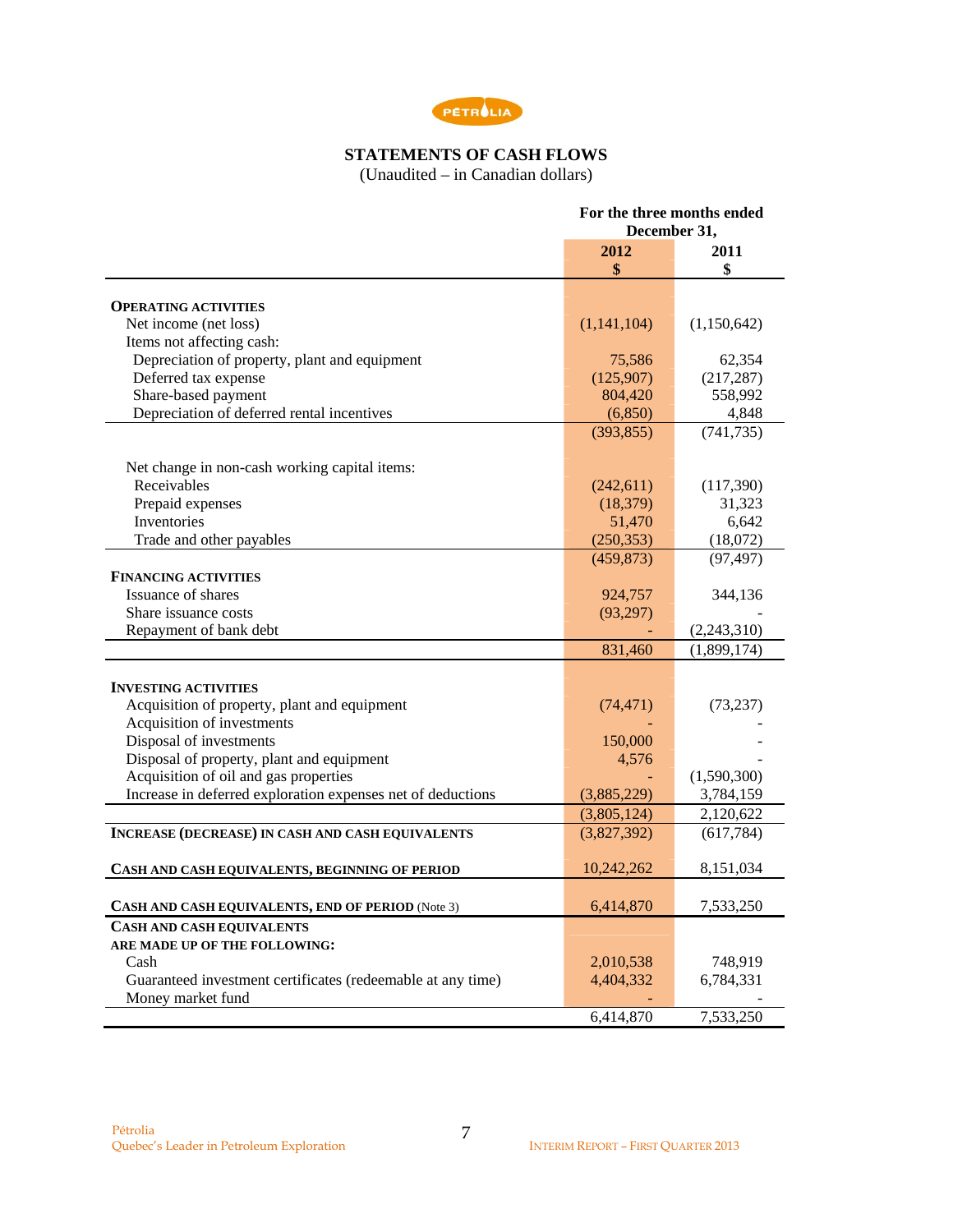### **1. CONDENSED INTERIM FINANCIAL INFORMATION**

The financial information as at December 31, 2012 for the periods ended December 31, 2012 and 2011 is not audited. However, it is management's opinion that all adjustments required to give a faithful picture of the results for these periods have been included. The adjustments made were of a normal recurring nature. The interim operating results do not necessarily reflect the operating results anticipated for the full fiscal year.

## **2. BASIS FOR THE PREPARATION OF CONDENSED INTERIM FINANCIAL STATEMENTS**

These unaudited condensed interim financial statements were prepared in accordance with International Financial Reporting Standards ("IFRS") published by the International Accounting Standards Board ("IASB") that apply to the preparation of interim financial statements, including IAS 34, "Interim Financial Reporting." The unaudited condensed interim financial statements should be read in conjunction with the annual financial statements for the fiscal year ended September 30, 2012, which were prepared in accordance with the IFRS published by the IASB.

All amounts are expressed in Canadian dollars.

## **3. CASH AND CASH EQUIVALENTS**

Cash and cash equivalents include the following items:

|                                     | As at<br>December 31,<br>2012<br>\$ | As at<br>September 30,<br>2012 |
|-------------------------------------|-------------------------------------|--------------------------------|
|                                     |                                     |                                |
| Cash (bank overdraft)               | 2,010,538                           | (1,872,572)                    |
| Guaranteed investment certificates  | 4,404,332                           | 4,254 331                      |
| Money market fund                   |                                     | 7,860,503                      |
|                                     |                                     |                                |
| Less: cash held for exploration (1) | 1,123,860                           |                                |
|                                     |                                     |                                |
| Cash and cash equivalents           | 5,291,010                           | 10,242,262                     |

(1) Cash held for exploration represents proceeds from financing not yet incurred related to flow-through shares. According to restrictions imposed under financing arrangements, the Company must allocate these funds to the exploration of oil properties.

On December 31, 2012, cash and cash equivalents included guaranteed investment certificates with interest between 1.25% and 1.75% (1.75% and 2.4% on September 30, 2012), expiring between December 22, 2013 and May 8, 2013. These instruments are cashable at any time without penalty.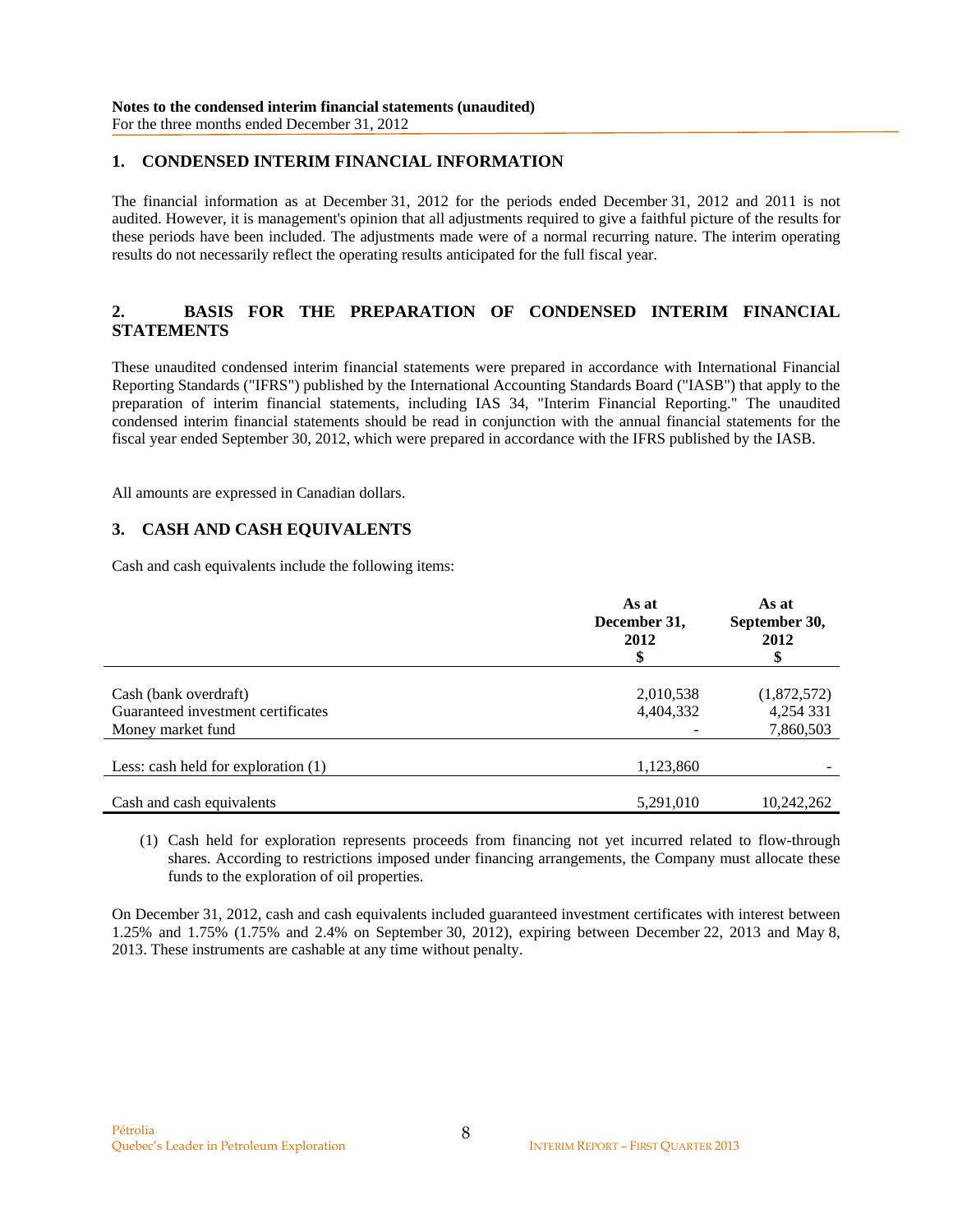## **4. RECEIVABLES**

|                        | As at<br>December 31,<br>2012<br>ъ | As at<br>September 30,<br>2012<br>\$ |
|------------------------|------------------------------------|--------------------------------------|
|                        |                                    |                                      |
| Partner                | 557,382                            | 510,256                              |
| Consumer tax credits   | 1,225,175                          | 1,056,880                            |
| Tax credits receivable | 5,950,648                          | 3,408,957                            |
| Interest receivable    | 4,421                              | 94,949                               |
| Other                  | 180,104                            | 15,260                               |
|                        |                                    |                                      |
|                        | 7,917,730                          | 5,086,302                            |

Tax credits relate to claims that have not yet been examined by tax authorities.

All amounts show short-term maturities. Their net carrying value corresponds to a reasonable approximation of their fair value.

## **5. INVESTMENTS**

|                                                                                              | As at<br>December 31,<br>2012<br>\$ | As at<br>September 30,<br>2012 |
|----------------------------------------------------------------------------------------------|-------------------------------------|--------------------------------|
| Guaranteed investment certificate, 2.40%, cashable at any time and<br>expiring December 2012 |                                     | 1,080,000                      |
| Guaranteed investment certificate, 1.252 %, cashable and expiring<br>December 2013           | 930,000                             |                                |
|                                                                                              | 930,000                             | 1,080,000                      |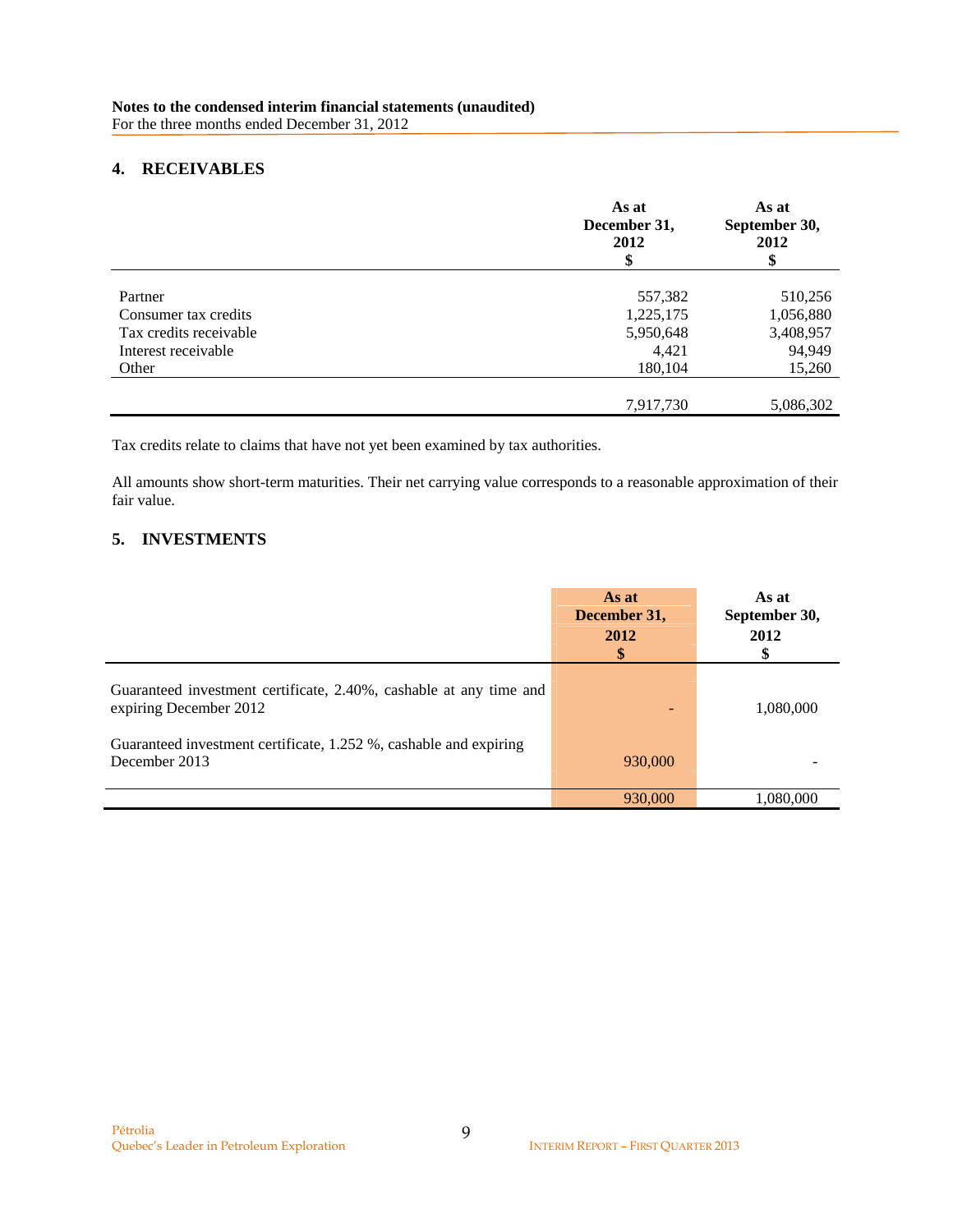For the three months ended December 31, 2012

## **6. EXPLORATION AND EVALUATION ASSETS**

#### **Oil and gas properties**

|                                      | September 30,<br>2012 | Write-off | <b>Additions</b> | December 31,<br>2012 |
|--------------------------------------|-----------------------|-----------|------------------|----------------------|
|                                      |                       |           |                  |                      |
| <b>Ouebec</b>                        |                       |           |                  |                      |
| Anticosti <sup>1</sup>               | 340,875               | 11,572    |                  | 329,303              |
| Gastonguay                           | 690,300               | -         | ۰.               | 690,300              |
| Gaspésia – Edgar – Marcel – Tremblay | 426,950               |           |                  | 426,950              |
| Gaspé <sup>1</sup>                   | 3,290,457             |           | 40,328           | 3,330,785            |
| <b>New Brunswick</b>                 |                       |           |                  |                      |
| Dalhousie                            | 139,526               |           |                  | 139,526              |
| Oil and gas property totals          | 4,888,108             | 11,572    | 40,328           | 4,916,864            |

#### **Exploration expenses**

|                                         | September 30, |           |                  | December 31, |
|-----------------------------------------|---------------|-----------|------------------|--------------|
|                                         | 2012          | Write-off | <b>Additions</b> | 2012         |
|                                         | \$            | \$        | \$               | \$           |
| Quebec                                  |               |           |                  |              |
| Anticosti                               | 7,466,997     |           | 878,029          | 8,345,026    |
| Gastonguay                              | 75,037        |           | 39               | 75,076       |
| Gaspésia – Edgar – Marcel – Tremblay    | 3,770,234     |           | 3,303            | 3,773,537    |
| Gaspé                                   | 2,662,493     | 16,069    |                  | 2,646,424    |
| Bourque project                         | 11,168,542    |           | 8,103,287        | 19,271,829   |
| Haldimand project                       | 13,343,595    |           | 605,145          | 13,948,740   |
| Tar Point No. 1 project                 | 5,284,223     |           | 7,331            | 5,291,554    |
| <b>New Brunswick</b>                    |               |           |                  |              |
| Dalhousie                               | 861,716       |           | 56,456           | 918,172      |
|                                         | 44,632,837    | 16,069    | 9,653,590        | 54,270,358   |
| Less:                                   |               |           |                  |              |
| Exploration subsidies and               |               |           |                  |              |
| partner contributions:                  |               |           |                  |              |
| Anticosti                               | 3,012,402     |           | 625,654          | 3,638,056    |
| Gastonguay                              | 18,909        |           |                  | 18,909       |
| Gaspésia – Edgar – Marcel – Tremblay    | 423,091       |           | 157              | 423,248      |
| Gaspé                                   | 644,933       |           | 13,150           | 658,083      |
| Bourque project                         | 5,684,276     |           | 2,821,938        | 8,506,214    |
| Haldimand project                       | 5,699,488     |           | 378,904          | 6,078,392    |
| Tar Point No. 1 project                 | 1,089,615     |           | 567              | 1,090,182    |
| Dalhousie                               | 6,922         |           |                  | 6,922        |
|                                         | 16,579,636    |           | 3,840,370        | 20,420,006   |
| Income from evaluation of oil reserves: |               |           |                  |              |
| Gaspé                                   |               |           |                  |              |
| Haldimand project                       | 246,212       |           | 49,602           | 295,814      |
| Total exploration expenses              | 27,806,989    | 16,069    | 5,763,618        | 33,554,538   |
|                                         |               |           |                  |              |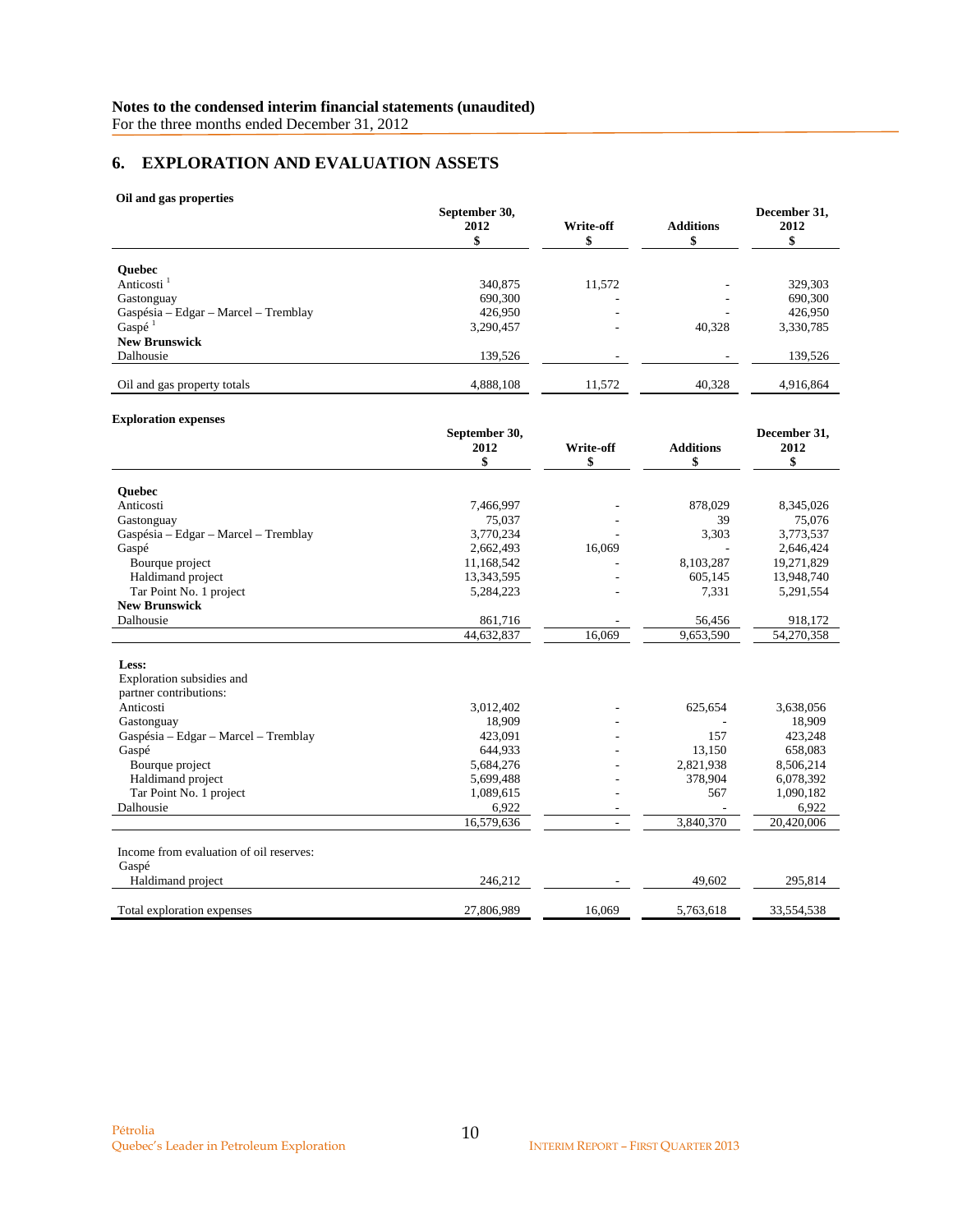For the three months ended December 31, 2012

| Summary as at December 31, 2012   | September 30,<br>2012 | Write-off | <b>Additions</b> | December 31,<br>2012 |
|-----------------------------------|-----------------------|-----------|------------------|----------------------|
| Properties                        | 4,888,108             | 11,572    | 40.328           | 4,916,864            |
| <b>Exploration</b> expenses       | 27,806,989            | 16.069    | 5,763,618        | 33,554,538           |
| Exploration and evaluation assets | 32,695,097            | 27.641    | 5.804.246        | 38,471,402           |

(1) Properties with the reference (1) are subject to royalties should they become productive. To date, the Company has satisfied all required obligations and lists only its future or potential obligations and special transactions of the year below.

#### **Gaspé properties**

In May 2008, Pétrolia acquired a 100% interest in a 6,043-km<sup>2</sup> surface area of these properties (excluding the Haldimand property), subject to a royalty of 0.5% to 2.5% on the future production of hydrocarbons. In June 2010, the Company carried out an asset exchange, increasing its interest to 100% in all Gaspé leases, a 150-km<sup>2</sup> territory, with the exception of a 9-km<sup>2</sup> zone in which it holds a 64% interest (Haldimand property). On December 20, 2010, the Company signed definitive agreements for the sale of 50% of its interests in the Haldimand discovery as well as in 13 leases surrounding this discovery to Québénergie Inc. (subsidiary of Investcan) for the sum of \$15,190,000. A sum of \$6,690,000 was paid in cash and \$8,500,000 in exploration work was to be carried out by Québénergie inc. over the next two years.

#### **Haldimand property**

On May 6, 2008, a second agreement defined a development area of 9  $km^2$  around the Pétrolia Haldimand No. 1 well in which Pétrolia held a 45% interest, Junex 45% and Gastem 10%. Some of the licences to these properties are subject to royalty payments of 5%. Under an amendment to the original agreement signed July 22, 2009, Pétrolia became the operator of the entire 9-km<sup>2</sup> development area. On October 1, 2009, Pétrolia acquired all of Gastem's interest. Following its decision not to participate in the drilling of a second well, Junex saw its ownership interest decrease by 9%. After signing definitive agreements to sell 50% of the interests in the Haldimand discovery, Haldimand's ownership was as follows: Pétrolia – 32%, Québenergié – 32% and Junex – 36%.

On December 20, 2011, Pétrolia and Québénergie paid \$3.1 million to buy all of Junex's interests in this deposit. The agreement releases Junex from the production penalties to which it was exposed by failing to participate in recent work on the properties. Following this transaction, Pétrolia and Québénergie now own an equal share in the deposit and surrounding properties.

### **Bourque property**

In May 2012, Pétrolia made a private placement totalling \$15.75M, with most of the funds to be used for the drilling of two wells on the Bourque property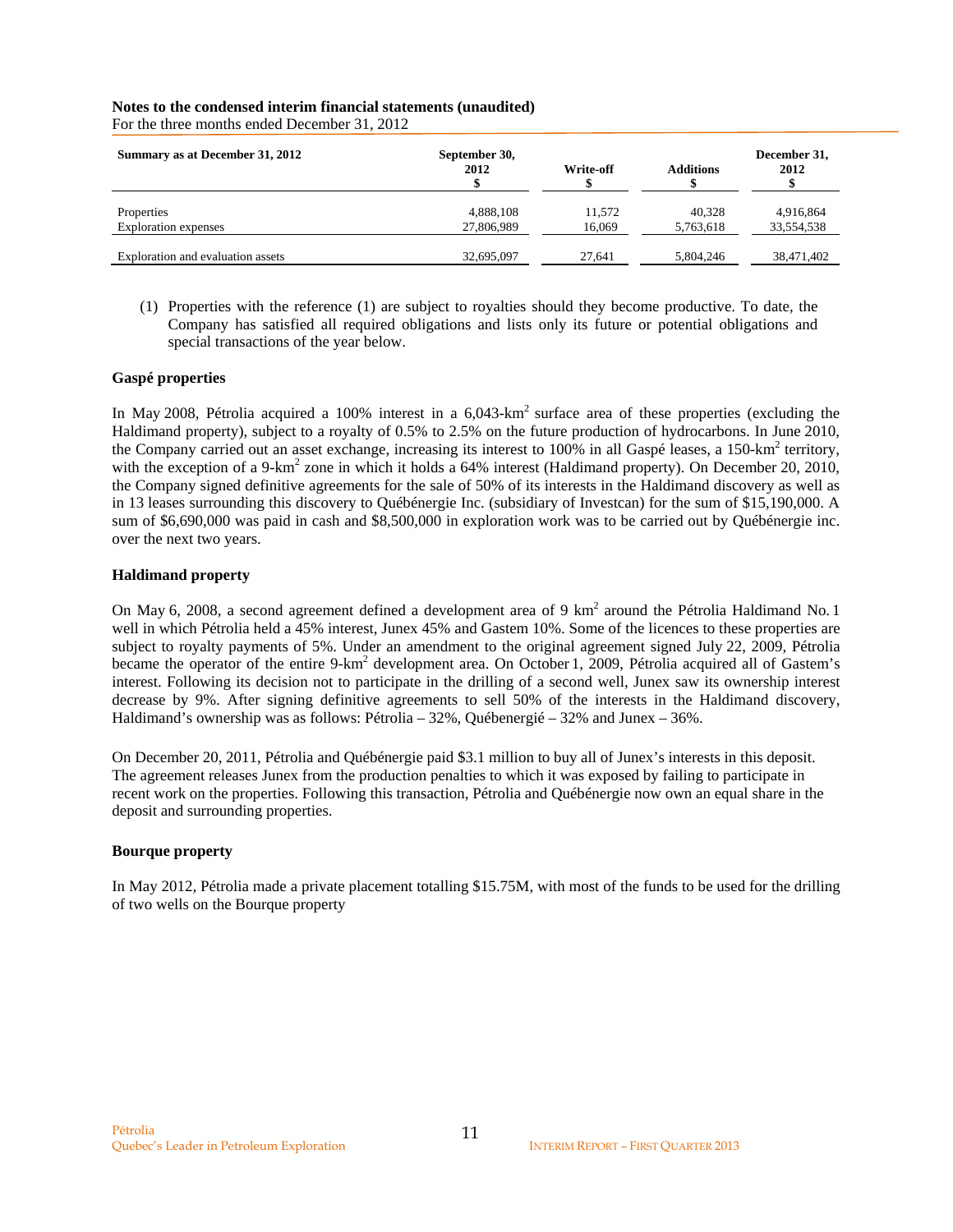#### **Anticosti property**

The Company acquired all of Hydro-Québec's rights on Anticosti Island in return for an overriding royalty on oil production. Under this agreement, Pétrolia shares a 25% interest with Corridor Resources Inc. in six licences and 50% in 29 exploration licences on the island and acts as an operator for most of them. In June 2010, the Company participated in the drilling of three exploration wells and extracted a core sample to evaluate the McCasty formation's potential as a shale gas reservoir. Once it obtains the results of the core sample analysis, the Company plans to undertake development work in order to better estimate the oil potential of Anticosti Island.

## **7. PROPERTY, PLANT AND EQUIPMENT**

|                                                                                                   | Leasehold<br>improvements    | Office<br>equipment          | Rolling<br>stock   | Reservoirs<br>and<br>construction<br>facilities | <b>Sites</b>       | Total                         |
|---------------------------------------------------------------------------------------------------|------------------------------|------------------------------|--------------------|-------------------------------------------------|--------------------|-------------------------------|
|                                                                                                   | $\mathbf S$                  | $\mathcal{S}$                | \$                 | \$                                              | \$                 | \$                            |
| Cost<br>Balance as at October 1, 2011<br><b>Additions</b><br>Disposal                             | 565,179<br>12,304            | 266,809<br>22,069            | 236,187<br>8,301   | 115,739<br>243,417                              | 75,434             | 1,259,348<br>286,091          |
| Balance as at December 31, 2012                                                                   | 577,483                      | 288,878                      | 244,488            | 359,156                                         | 75.434             | 1,545,439                     |
| <b>Accumulated depreciation</b><br>Balance as at October 1, 2011<br>Retirement<br>Depreciation    | 65,807<br>119,631            | 96,046<br>32,076             | 157,594<br>18,721  | 8,122<br>19,183                                 |                    | 327,569<br>189,611            |
| Balance as at December 31, 2012                                                                   | 185,438                      | 128,122                      | 176,315            | 27,305                                          |                    | 517,180                       |
| Book value as at December 31, 2012                                                                | 392,045                      | 160,756                      | 68,173             | 331,851                                         | 75,434             | 1,028,259                     |
| Book value as at September 30, 2011                                                               | 499,372                      | 170,763                      | 78,593             | 107,617                                         | 75,434             | 931,779                       |
|                                                                                                   | Leasehold<br>improvements    | Office<br>equipment          | Rolling<br>stock   | Reservoirs                                      | <b>Sites</b>       | Total                         |
|                                                                                                   | \$                           | \$                           | \$                 | \$                                              | $\mathbf{\hat{S}}$ | $\mathcal{S}$                 |
| Cost<br>Balance as at October 1, 2010<br>Additions<br>Disposal<br>Balance as at December 31, 2011 | 18,387<br>369,609<br>387.996 | 160,040<br>47,398<br>207.438 | 236,187<br>236.187 | 56,713<br>56.713                                | 64,007<br>64.007   | 414,614<br>537,727<br>952,341 |
| <b>Accumulated depreciation</b><br>Balance as at October 1, 2010                                  | 16,831                       | 60,713                       | 123,911            |                                                 |                    | 201,455                       |
| Retirement<br>Depreciation                                                                        | 12,017                       | 20,477                       | 25,262             | 2,835                                           |                    | 60,491                        |
| Balance as at December 31, 2011                                                                   | 28,848                       | 81,190                       | 149,173            | 2,835                                           | $\overline{a}$     | 262,046                       |
| Book value as at December 31, 2011                                                                |                              |                              |                    |                                                 |                    |                               |
| Book value as at October 1, 2010                                                                  | 1,566                        | 99,327                       | 112,276            |                                                 | ٠                  | 213,159                       |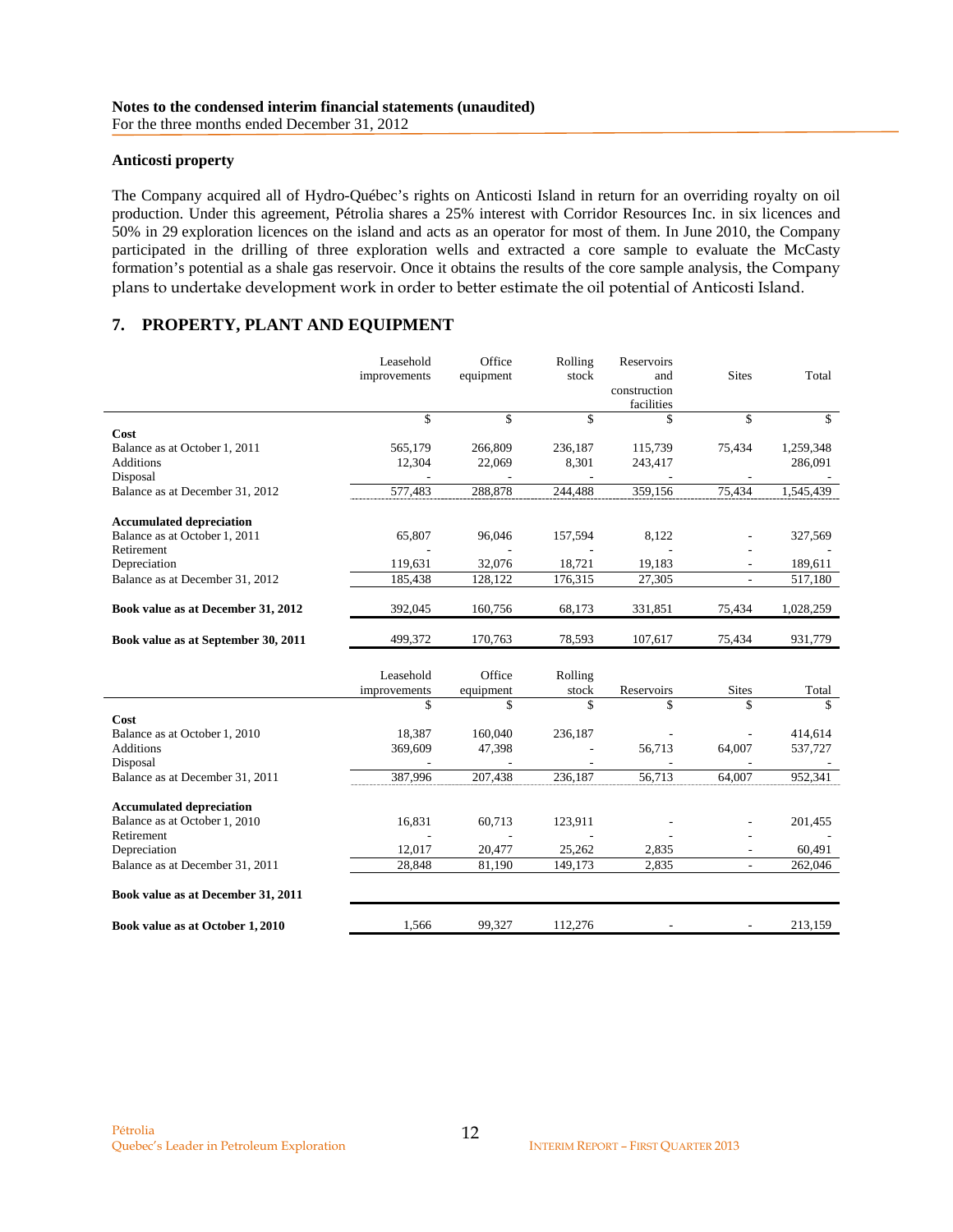### **8. TRADE AND OTHER PAYABLES**

|                                            | As at<br>December 31,<br>2012 | As at<br>September 30,<br>2012 |
|--------------------------------------------|-------------------------------|--------------------------------|
|                                            | \$                            |                                |
| Payables and accrued liabilities           | 6,450,597                     | 2,449,192                      |
| Salaries, vacation pay and directors' fees | 145,760                       | 270,614                        |
| Security deposits from partners            | 307,500                       | 307,500                        |
|                                            |                               |                                |
|                                            | 6,903,857                     | 3,027,306                      |

### **9. PROVISION FOR SITE RESTORATION**

Management calculates the total provisions for future site restoration based on the estimated cost to abandon and reclaim its net ownership interest in all wells and facilities and the estimated timing of the costs to be incurred in future periods.

At December 31, 2012, the future estimated total required to settle obligations related to site restoration, indexed at 3.5%, was \$385,938. An amount of \$98,000 of this obligation will be settled during the fiscal year. The total future amount was discounted using the weighted average rate of 5.25%, according to a payment schedule ranging from 1 to 30 years. The total undiscounted amount of the estimated cash flow required to settle this obligation is \$385,938.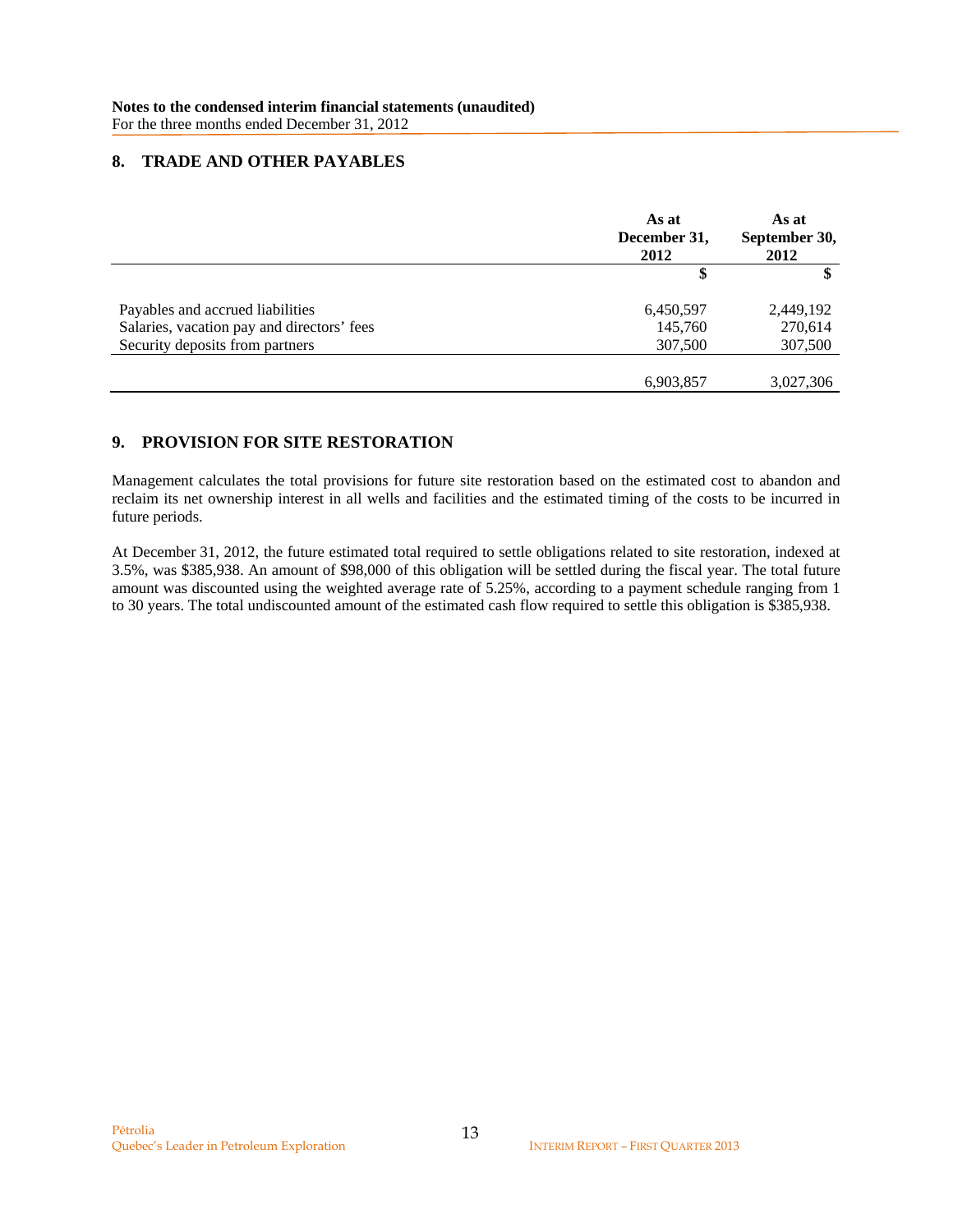For the three months ended December 31, 2012

The following table presents the reconciliation of the provision for site restoration:

|                                                                                          | As at<br>2012 | As at<br>December 31, September 30,<br>2012 |
|------------------------------------------------------------------------------------------|---------------|---------------------------------------------|
|                                                                                          | \$            | \$                                          |
| Balance, beginning of period<br>Liabilities incurred<br>Accretion expense<br>Amount used | 385,938       | 369,178<br>41,992<br>12,268<br>(37,500)     |
| Balance, end of period                                                                   | 385,938       | 385,938                                     |
| Portion of liability to be settled during the following fiscal year                      | 98,000        | 98,000                                      |
|                                                                                          | 287,938       | 287,938                                     |

## **10. SHARE CAPITAL**

#### **Authorized**

Unlimited number of common, participating, voting shares without par value.

| <b>Issued:</b>               | Three months<br>ended December 31,<br>2012 |                  | <b>Fiscal year</b><br>ended September 30, 2012 |                  |
|------------------------------|--------------------------------------------|------------------|------------------------------------------------|------------------|
|                              | Number of<br>shares                        | Amount           | Number of<br>shares                            | Amount           |
| Balance, beginning of period | 66,585,750                                 | \$<br>51,378,040 | 54,579,477                                     | \$<br>35,432,271 |
| Shares issued:               |                                            |                  |                                                |                  |
| Shares issued                | 936,550                                    | 880,357          | 11,091,552                                     | 15,750,004       |
| Warrants exercised           |                                            |                  | 264,721                                        | 344,136          |
| Exercise of share options    | 60,000                                     | 78,601           | 650,000                                        | 460,208          |
| <b>Future taxes</b>          |                                            |                  |                                                | 160,421          |
| Share issuance costs         |                                            | (93,297)         |                                                | (769,000)        |
| Balance, end of period       | 67,582,300                                 | 52,243,701       | 66,585,750                                     | 51,378,040       |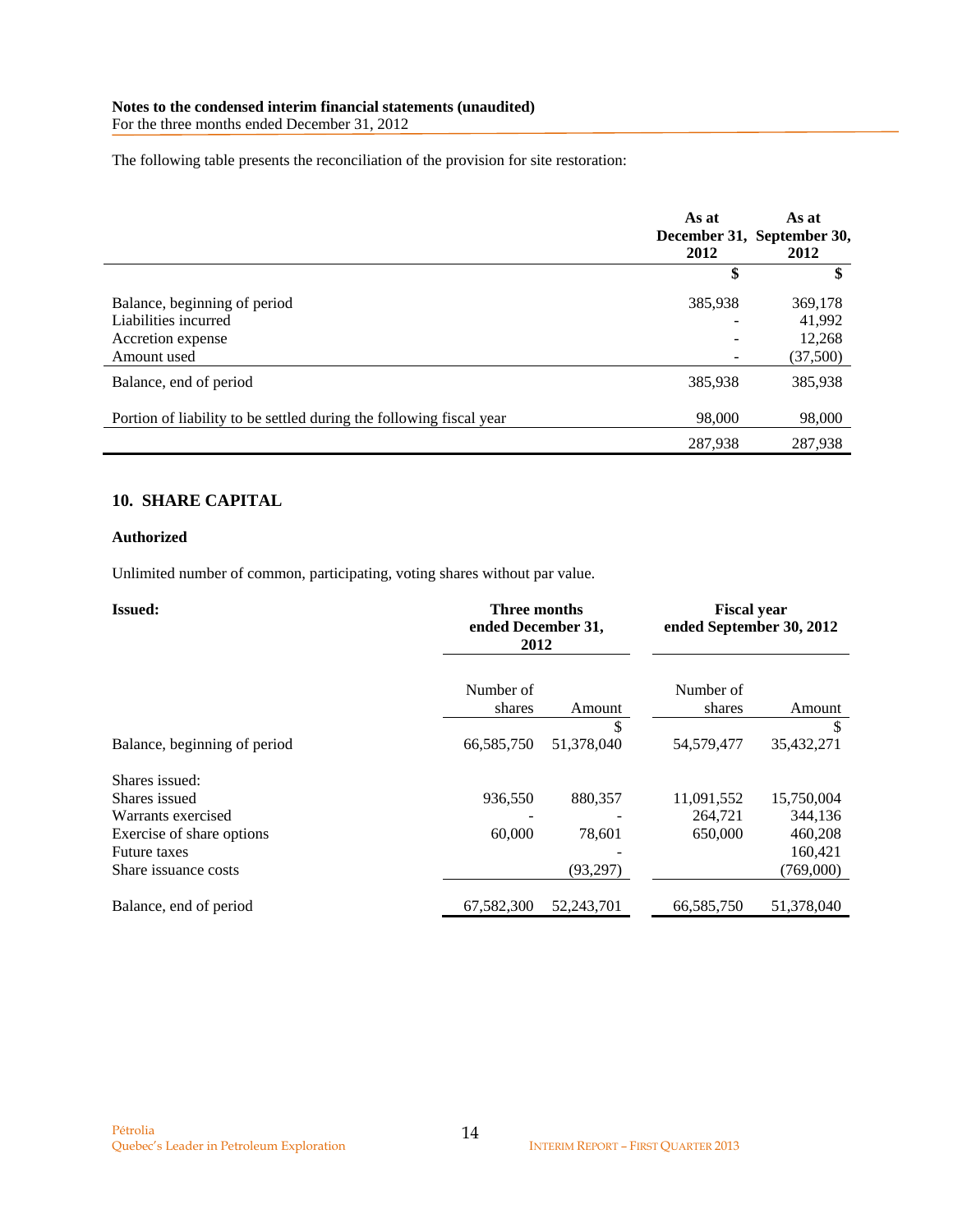For the three months ended December 31, 2012

### **Warrants**

Outstanding warrants allow holders to subscribe to an equivalent number of common shares as follows:

|                              | Three months<br>ended December 31,<br>2012 |                     | <b>Fiscal year</b><br>ended September 30,<br>2012 |                     |
|------------------------------|--------------------------------------------|---------------------|---------------------------------------------------|---------------------|
|                              |                                            | Weighted<br>average |                                                   | Weighted<br>average |
|                              | Number of                                  | exercise            | Number of                                         | exercise            |
|                              | warrants                                   | price               | warrants                                          | price               |
|                              |                                            | \$                  |                                                   | S                   |
| Balance, beginning of period | 5,788,734                                  | 1.76                | 264,721                                           | 1.30                |
| Granted                      |                                            |                     | 5,788,734                                         | 1.76                |
| Exercised                    |                                            |                     | (264, 721)                                        | (1.30)              |
| Expired                      |                                            |                     |                                                   |                     |
| Balance, end of period       | 5,788,734                                  | 1.76                | 5,788,734                                         | 1.76                |

The number of outstanding warrants that can be exercised for an equivalent number of common shares is established as follows:

| ended December 31,<br>2012 |                   | <b>Fiscal year</b><br>ended September 30,<br>2012 |                   |
|----------------------------|-------------------|---------------------------------------------------|-------------------|
| Number of<br>warrants      | Exercise<br>price | Number of<br>warrants                             | Exercise<br>price |
|                            | S                 |                                                   |                   |
| 242,958                    | 1.42              | 242,958                                           | 1.42              |
| 5,545,776                  | 1.78              | 5,545,776                                         | 1.78              |
|                            |                   | Three months                                      |                   |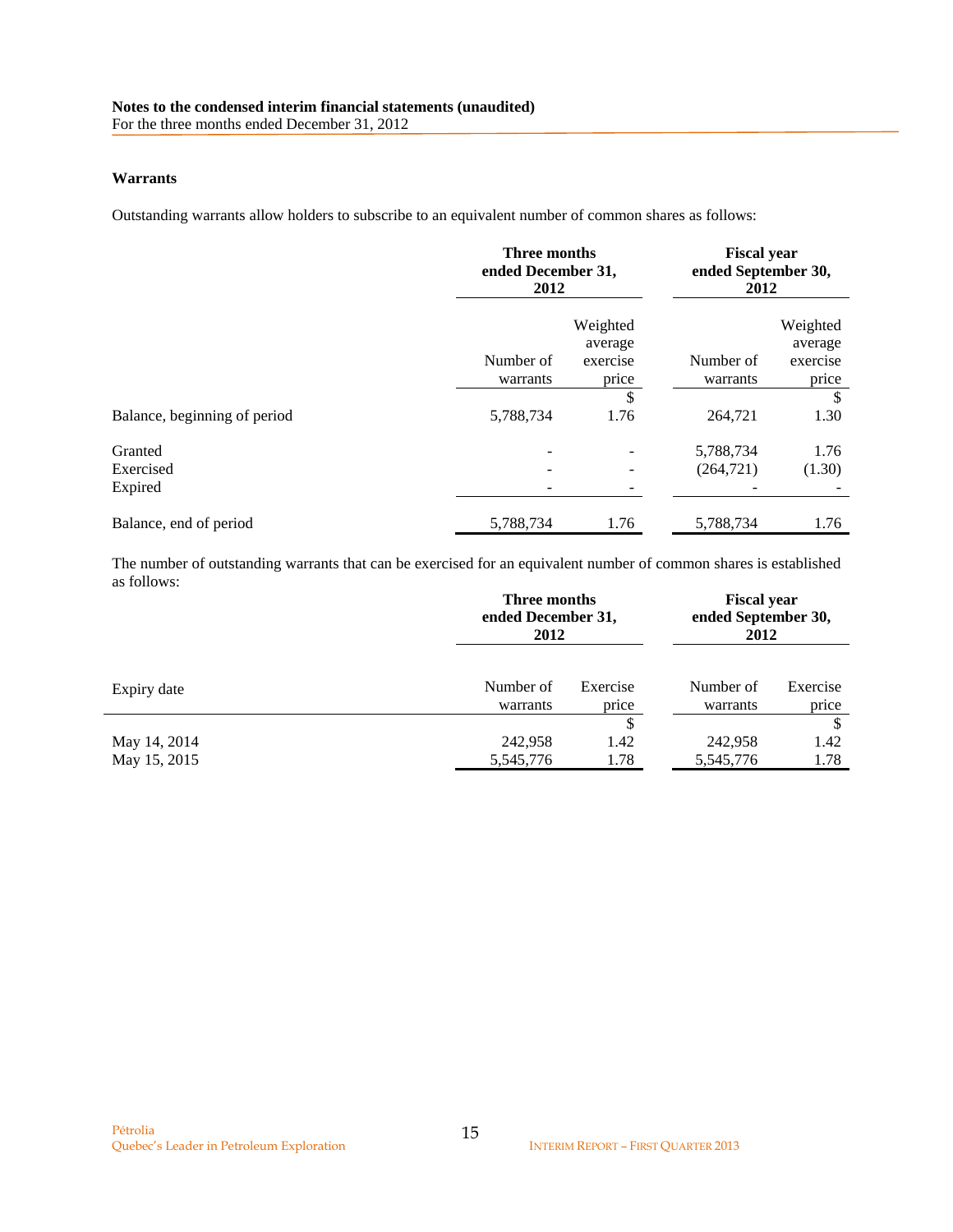### **11. EMPLOYEE REMUNERATION**

#### **Employee benefits expense**

Expenses recognized for employee benefits are analyzed below:

|                                                                 | As at<br>December 31,<br>2012 | As at<br>September 30,<br>2012 |
|-----------------------------------------------------------------|-------------------------------|--------------------------------|
|                                                                 | \$.                           |                                |
| Wages, salaries                                                 | 684,567                       | 2,223,643                      |
| Share-based payments                                            | 913,906                       | 639,692                        |
|                                                                 | 1,598,473                     | 2,863,335                      |
| Less: salaries capitalized in exploration and evaluation assets | 525,624                       | 1,276,431                      |
| Employee benefits expense                                       | 1,072,849                     | 1,586,904                      |

#### **Share-based payment**

The Company has a share option plan that allows it to grant a maximum of 10% of the number of shares outstanding to its directors, officers, key employees and suppliers on a continuous basis. The exercise price of each option equals the market price or discounted market price of the underlying share on the day prior to the grant of the option. All options must be exercised no later than five years after the date of the grant. The options granted to directors vest immediately and over a period of three years for other participants.

All share-based employee remuneration will be settled in equity. The Company has no legal or constructive obligation to repurchase or settle the options.

Share options and weighted average prices are as follows for the reporting periods presented:

|                                        |           | Three months<br>ended December 31, 2012 |            | <b>Fiscal year</b><br>ended September 30,<br>2012 |  |
|----------------------------------------|-----------|-----------------------------------------|------------|---------------------------------------------------|--|
|                                        |           | Weighted<br>average                     |            | Weighted<br>average                               |  |
|                                        | Number of | exercise                                | Number     | exercise                                          |  |
|                                        | options   | price                                   | of options | price                                             |  |
|                                        |           | \$                                      |            | \$                                                |  |
| Outstanding at the beginning of period | 3,706,000 | 1.09                                    | 3,276,250  | 0.84                                              |  |
| Granted                                | 2,220,000 | 1.02                                    | 1,341,000  | 1.52                                              |  |
| Exercised                              | (60,000)  | 0.74                                    | (650,000)  | 0.43                                              |  |
| Expired                                |           |                                         | (261,250)  | 0.82                                              |  |
| Outstanding at end of period           | 5,866,000 | 1.11                                    | 3,706,000  | 1.16                                              |  |
| Exercisable                            | 3,194,250 | 1.14                                    | 2,221,500  | 1.09                                              |  |
|                                        |           |                                         |            |                                                   |  |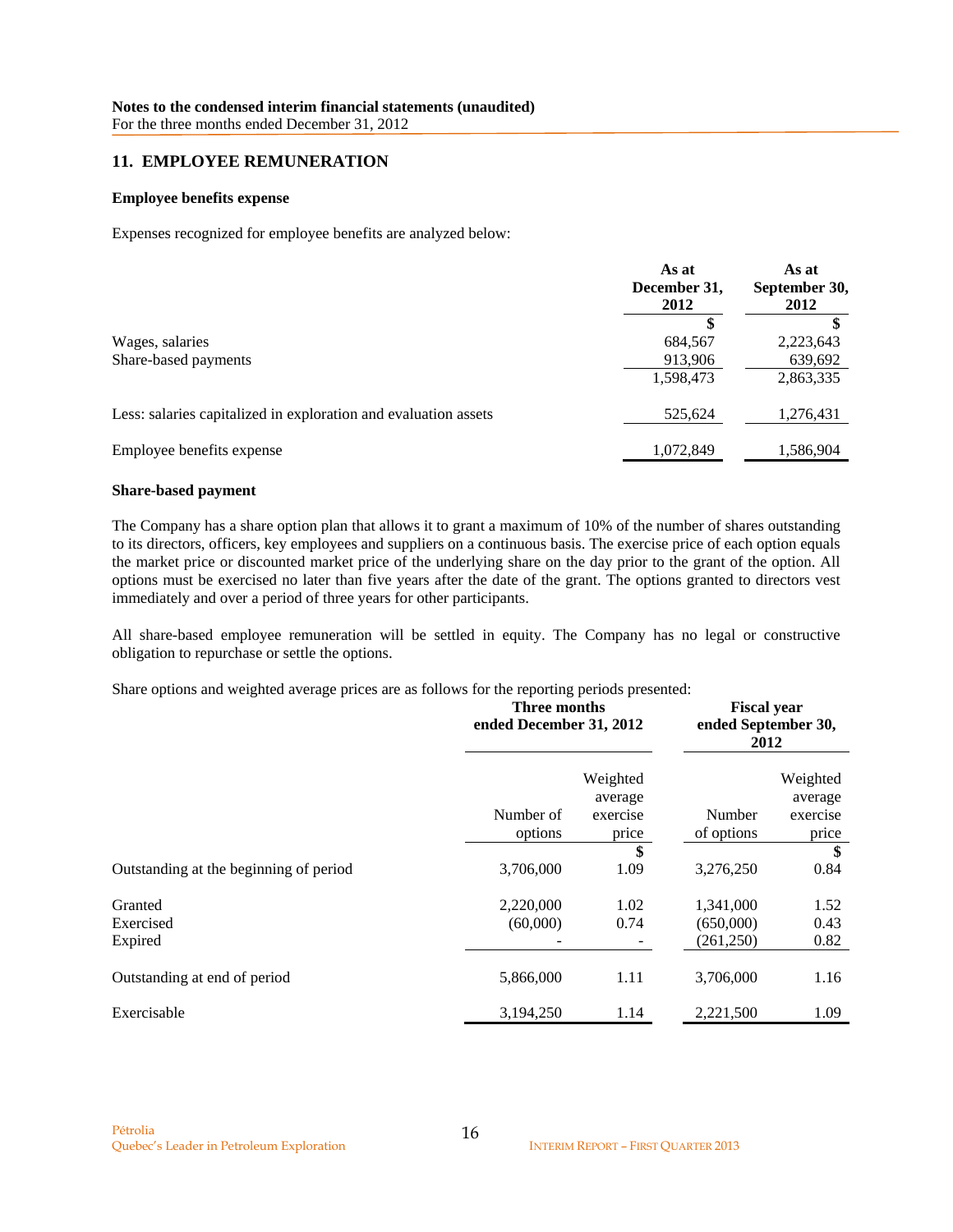For the three months ended December 31, 2012

| <b>Options outstanding</b> |                |                  |                        |  |  |
|----------------------------|----------------|------------------|------------------------|--|--|
| Number of options          | Exercise price | Time to maturity | <b>Expiration</b> date |  |  |
|                            | \$             | Years            |                        |  |  |
| 400,000                    | 0.60           | 0.1              | February 12, 2013      |  |  |
| 327,500                    | 1.25           | 0.5              | July 7, 2013           |  |  |
| 60,000                     | 0.74           | 1.4              | May 21, 2014           |  |  |
| 270,000                    | 0.89           | 2.2              | February 25, 2015      |  |  |
| 672,500                    | 0.50           | 2.9              | December 8, 2015       |  |  |
| 75,000                     | 1.31           | 3.2              | February 25, 2016      |  |  |
| 500,000                    | 1.69           | 3.4              | May 18, 2016           |  |  |
| 1,266,000                  | 1.52           | 3.9              | December 4, $2016$     |  |  |
| 75,000                     | 1.51           | 4.1              | February 22, 2017      |  |  |
| 2,220,000                  | 1.02           | 4.9              | December 10, 2017      |  |  |

The following table reflects share options issued and outstanding at December 31, 2012:

The following table reflects share options issued and outstanding at September 30, 2012:

| <b>Options outstanding</b> |                |                  |                        |  |
|----------------------------|----------------|------------------|------------------------|--|
| Number of options          | Exercise price | Time to maturity | <b>Expiration</b> date |  |
|                            | \$             | years            |                        |  |
| 400,000                    | 0.60           | 0.3              | February 12, 2013      |  |
| 327,500                    | 1.25           | 0.8              | July 7, 2013           |  |
| 120,000                    | 0.74           | 1.7              | May 21, 2014           |  |
| 270,000                    | 0.89           | 2.4              | February 25, 2015      |  |
| 672,500                    | 0.50           | 3.2              | December 8, 2015       |  |
| 75,000                     | 1.31           | 3.4              | February 25, 2016      |  |
| 500,000                    | 1.69           | 3.6              | May 18, 2016           |  |
| 1,266,000                  | 1.52           | 4.2              | December 4, 2016       |  |
| 75,000                     | 1.51           | 4.3              | February 22, 2017      |  |

The fair value of the options granted during the period was calculated using the Black-Scholes option-pricing model with the following weighted average assumptions:

|                               | <b>December</b><br>2012 | <b>May</b><br>2012 | <b>February</b><br>2012 | <b>December</b><br>2011 |
|-------------------------------|-------------------------|--------------------|-------------------------|-------------------------|
| Share price at grant date     | 1.02                    | 1.42               | 1.51                    | 1.52                    |
| Risk-free interest rate       | 1.55%                   | 0.86%              | 3 %                     | 3 %                     |
| Average expected volatility   | 102 %                   | 95 %               | 91 %                    | 91 %                    |
| Average expected life (years) | $1 - 5$                 |                    |                         |                         |
| Expected dividend yield       | Nil                     | Nil                | Nil                     | Nil                     |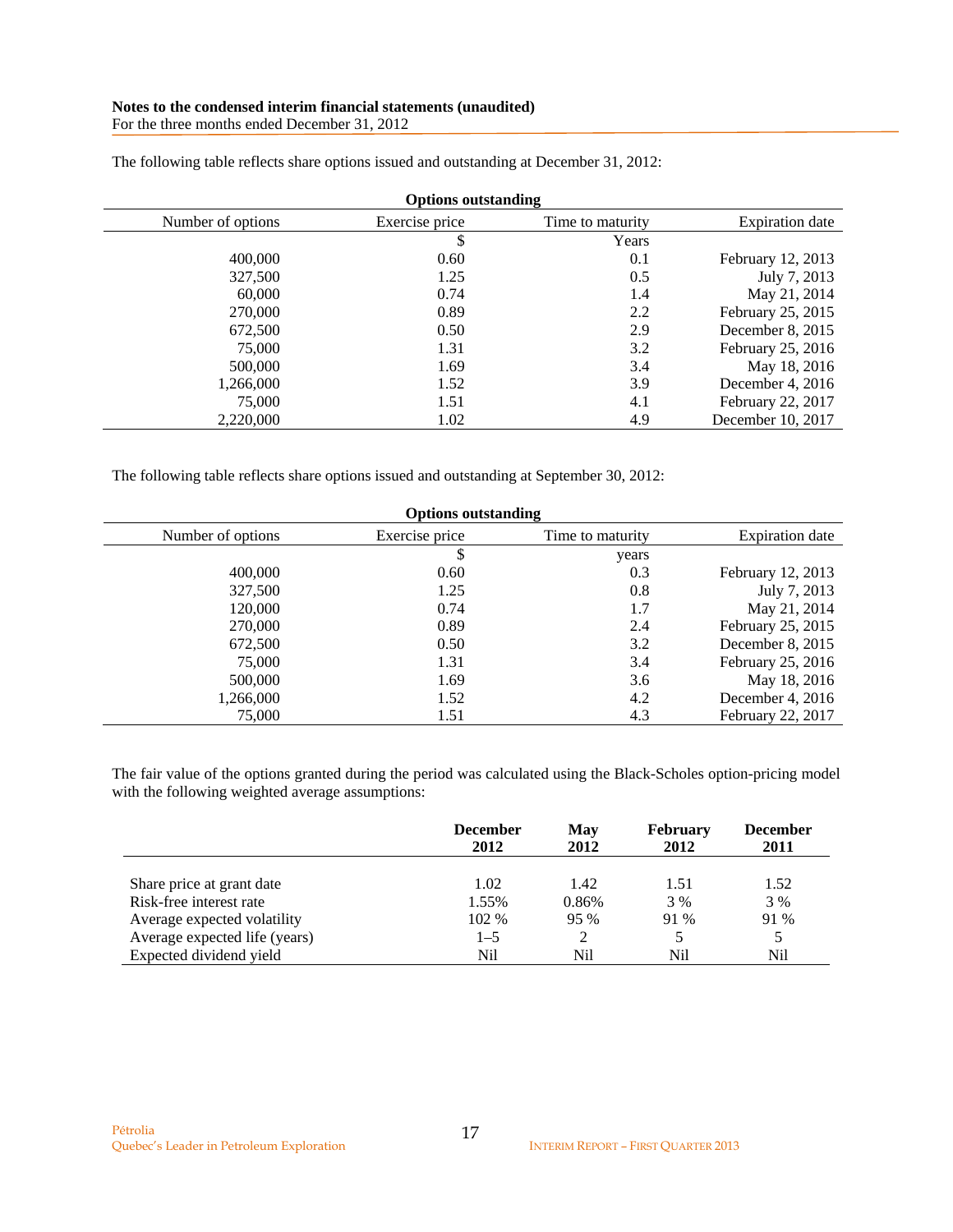For the three months ended December 31, 2012

The underlying expected volatility was determined by reference to historical data of the Company's shares over a period of five years since the grant date.

Accordingly, the share-based payment was allocated as follows:

|                               | <b>December</b><br>2012 | March<br>2012 | <b>December</b><br>2011 | May<br>2011 |
|-------------------------------|-------------------------|---------------|-------------------------|-------------|
|                               | S                       |               |                         |             |
| Statement of income           | 804,420                 | 36,968        | 469,741                 | 153,625     |
| Deferred exploration expenses | 109,486                 | 43,732        | 89.251                  | 7,125       |
| Total                         | 913,906                 | 80,700        | 558,992                 | 160,750     |

## **12. CONTINGENCIES**

#### **Environment and letters of guarantee**

The Company's operations are subject to environmental protection legislation. Environmental consequences are difficult to predict, whether in terms of their outcomes, dates or impact. Currently, to the best of management's knowledge, the Company is operating in compliance with current legislation. Letters of guarantee in the amount of \$930,000 were issued in favour of the Ministère des Ressources naturelles to guarantee the work to shut down certain sites.

These letters are secured by guaranteed investment certificates (GICs) in an equivalent amount.